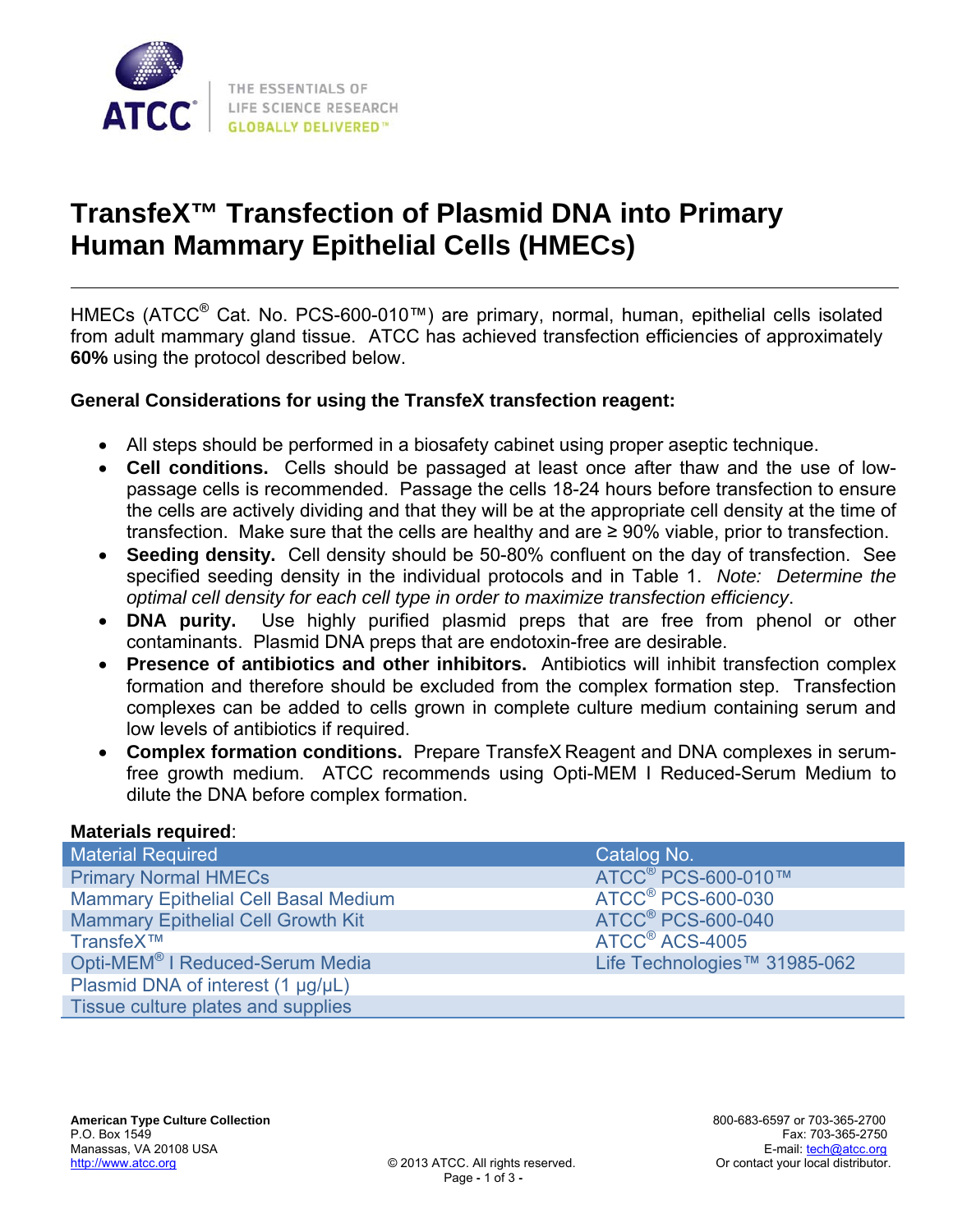

#### **Protocol:**

The following protocol describes how to transfect plasmid DNA into primary HMECs using the TransfeX Reagent in **a single well of a 24 well plate.** The reaction may be scaled up at needed. Please refer to Table 1 for recommended reaction conditions for other dish or plate sizes.

# **A. Preparation of the cells for transfection**

The day before transfection:

- 1. Count and measure cells for density and viability. Plate **25,000** cells per well in complete growth medium (**Mammary Epithelial Cell** 
	- **Basal Medium supplemented with the Mammary Epithelial Cell Growth Kit**). Cell density should be **75%** confluent on the day of transfection.
- 2. Incubate cells overnight at **37°C** with **5% CO2**.

#### The day of transfection:

- 1. Remove old media.
- 2. Replace old media with fresh complete growth media (excluding Heparin Sulfate) to a total volume of 0.5 mL/well.

#### **B. Preparation of the DNA:TransfeX transfection complexes**

- 1. Warm TransfeX, plasmid DNA, and Opti-MEM I Reduced-Serum Medium to room temperature and vortex gently to mix.
- 2. Pipette 50 **µL** Opti-MEM I Reduced-Serum Medium into a sterile microcentrifuge tube.
- 3. Add 0.5 **µL** (1.0 µg/µL) plasmid DNA.
- 4. Mix thoroughly with gently pipetting.
- *5.* Add 1 **µL** TransfeX Reagent to the diluted DNA mixture. *Note: Do not let the pipette tip or the reagent come into contact with the sides of the plastic tube.*
- 6. Mix TransfeX:DNA complexes thoroughly using either a vortex or by pipetting briefly.
- 7. Collect contents at bottom of the tube using a mini-centrifuge.
- 8. Incubate TransfeX:DNA complexes at room temperature for 15 minutes.

# **C. Addition of DNA:TransfeX transfection complexes to the wells**

- 1. Distribute the complexes to the cells by adding **50 µL** of the complexes drop-wise to different areas of the wells.
- 2. Gently rock the culture vessel back and forth and from side to side to evenly distribute the TransfeX:DNA complexes.

# **D. Post-Transfection Handling**

- 1. Incubate for **24-72** hours. Replace transfection medium with fresh complete growth medium every 24 hours post transfection.
- 2. Wait for 18-24 hours post-transfection before assaying for transgene expression